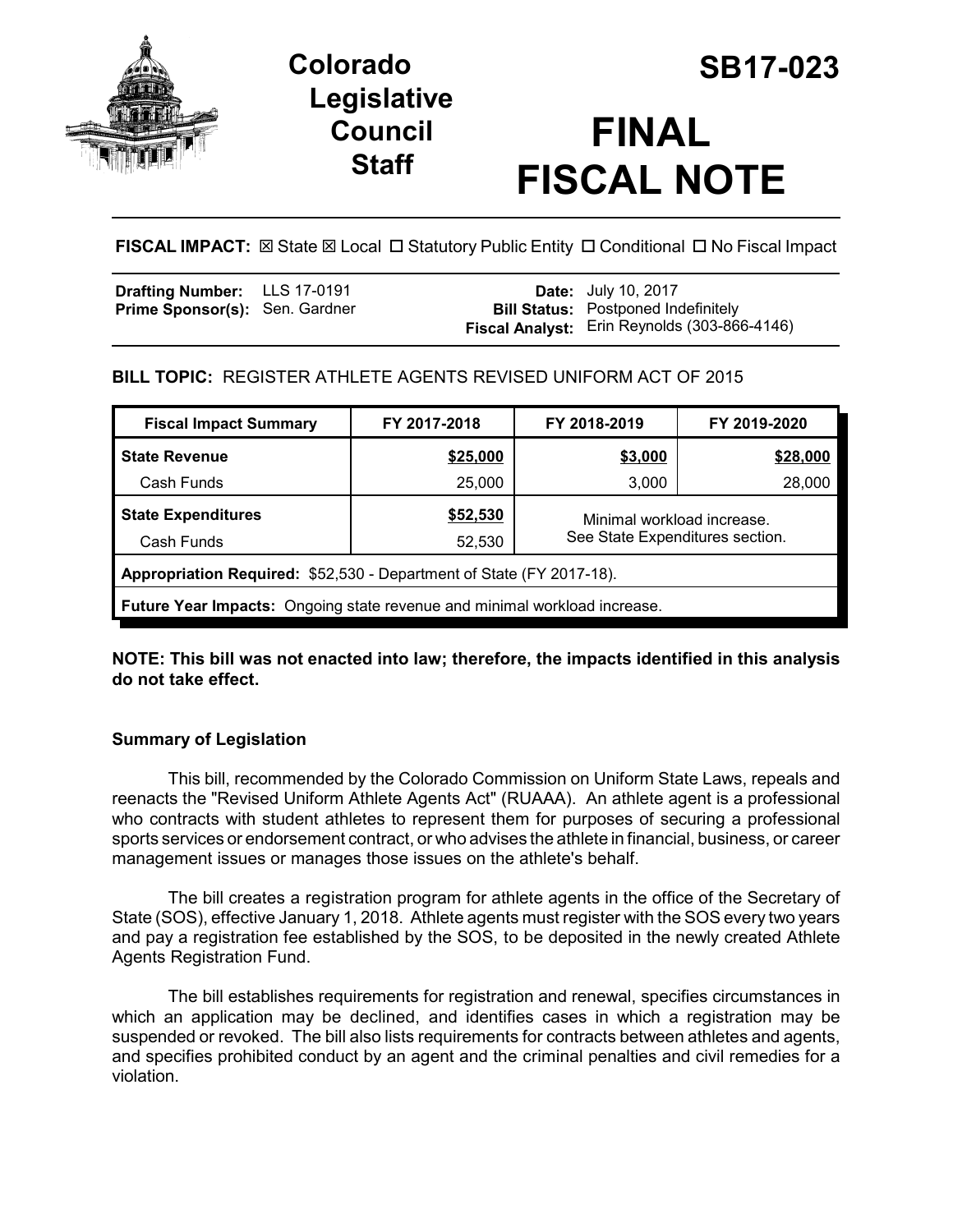Certain notices are required to be given to educational institutions where student athletes enter into a contract with an athlete agent. Educational institutions are required to notify the SOS and the professional league or players association with which an athlete agent is associated if a violation of the RUAAA occurs.

The program repeals, pending a sunset review, on September 1, 2027.

#### **Background**

House Bill 08-1058 established the original Uniform Athlete Agents Act, which required the Division of Professions and Occupations within the Department of Regulatory Agencies (DORA) to regulate athlete agents. DORA registered six athlete agents during the registration program's existence. House Bill 10-1128 repealed much of the act and terminated the requirement that DORA regulate athlete agents; however, the criminal and civil penalties were not repealed and remain in current law.

#### **Comparable Crime**

Legislative Council Staff is required to include certain information in the fiscal note for any bill that creates a new crime, changes the classification of an existing crime, or changes an element of the existing crime that creates a new factual basis for the offense. The criminal and civil penalties for violating provisions of the Uniform Athlete Agents Act were left in the statute after the act was substantially repealed. The bill reenacts the penalties as they are under current statute — a class 2 misdemeanor for first offense, and a class 6 felony for a second and subsequent offense — and expands the list of prohibited conduct to include failing to register with the SOS; initiating contact with a student athlete if unregistered; and encouraging an individual to act on behalf of the athlete agent. Since 2008, there have been no criminal charges filed against athlete agents.

#### **Assumptions**

The fiscal note assumes that:

- 25 athlete agents will register in FY 2017-18, based on the 6 that were registered by DORA from 2008 through 2010, and accounting for population increases and industry growth;
- 3 new agents will register each subsequent year; and
- athlete agents will comply with the law.

#### **State Revenue**

The bill increases revenue to the Athlete Agents Registration Fund in SOS *by an estimated \$25,000 in FY 2017-18, \$3,000 in FY 2018-19, and \$28,000 in FY 2019-20* from registration and renewal fees. While the bill could increase fine revenue from criminal penalties, civil penalties, and court fees, the fiscal note assumes a negligible increase in fine revenue, which is discussed further below.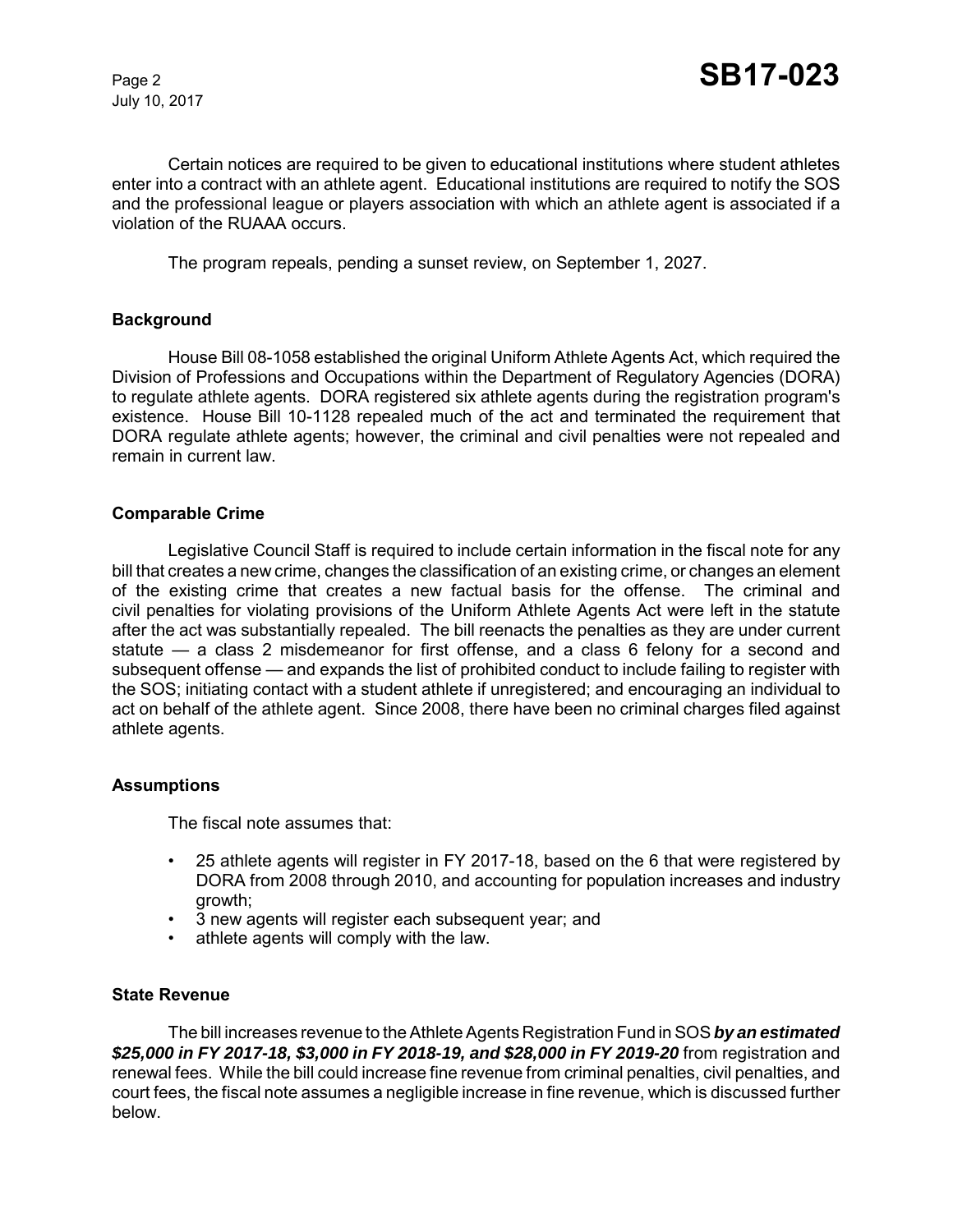*Fee impact on athlete agents.* The bill requires the SOS to determine registration and renewal fees by rule. State law requires legislative service agency review of measures which create or increase any fee collected by a state agency. Table 1 estimates the fee amount necessary to cover the estimated cost of the registration program. These are *estimates only*, actual fees will be determined by rule by the SOS. Fees as estimated allow the SOS to recover implementation costs within three fiscal years.

| Table 1. Fee Impact on Athlete Agents Under SB17-023                  |                             |                                |                                  |                                   |  |
|-----------------------------------------------------------------------|-----------------------------|--------------------------------|----------------------------------|-----------------------------------|--|
| <b>Fiscal</b><br>Year                                                 | Fee<br>Type                 | <b>Estimated</b><br><b>Fee</b> | <b>Number</b><br><b>Affected</b> | <b>Total Fee</b><br><b>Impact</b> |  |
| FY 2017-18                                                            | Initial 2-year Registration |                                | 25                               | \$25,000                          |  |
| FY 2018-19                                                            | Initial 2-year Registration | \$1,000                        | 3                                | 3,000                             |  |
| FY 2019-20                                                            | <b>Renewal Registration</b> |                                | 25                               | 25,000                            |  |
|                                                                       | Initial 2-year Registration |                                | 3                                | 3,000                             |  |
| \$25,000<br>FY 2017-18<br>FY 2018-19<br>3,000<br>FY 2019-20<br>28,000 |                             |                                |                                  |                                   |  |
|                                                                       | \$56,000                    |                                |                                  |                                   |  |

*Criminal and civil penalties.* The criminal penalties for prohibited conduct under the bill include a class 2 misdemeanor for a first offense, and a class 6 felony for a second and subsequent offense. While these penalties exist in current law, the list of prohibited conduct is expanded slightly under the bill (see Comparable Crime section). Because there have been no criminal violations filed against athlete agents, the fiscal note assumes a neglible increase in state revenue to the Fines Collection Cash Fund in the Judicial Department. As a point of reference, the fine penalty for a class 2 misdemeanor ranges from \$250 to \$1,000, and the fine penalty for a class 6 felony ranges from \$1,000 to \$100,000.

The bill also increases the civil penalty from a maximum of \$25,000 to a range from \$25,000 to \$50,000, and classifies these penalties as deceptive trade practices, with the fine revenue going to the General Fund. Again, because there have been no criminal filings under the original UAAA, the fiscal note assumes a neglible increase to General Fund revenue from civil penalties.

*Court and administrative fees.* The fiscal note assumes a negligible increase in criminal and civil case filings, and thus a negligible increase to state fee revenue. Fees are imposed for a variety of court-related costs, which vary based on the offense and the type of court. Typical fees may include such items as probation supervision, drug or sex offender surcharges, genetic testing, victim compensation, late fees, and other administrative fees. Some fee revenue is shared with local governments; please refer to the Local Government Impact section for additional information.

#### **State Expenditures**

The bill increases state expenditures for the SOS *by \$52,530 in FY 2017-18* to establish and administer a registration program for athlete agents. It is also expected to minimally impact workloads in the SOS, Judicial Department, educational institutes, the Department of Law, and the Department of Corrections on an ongoing basis.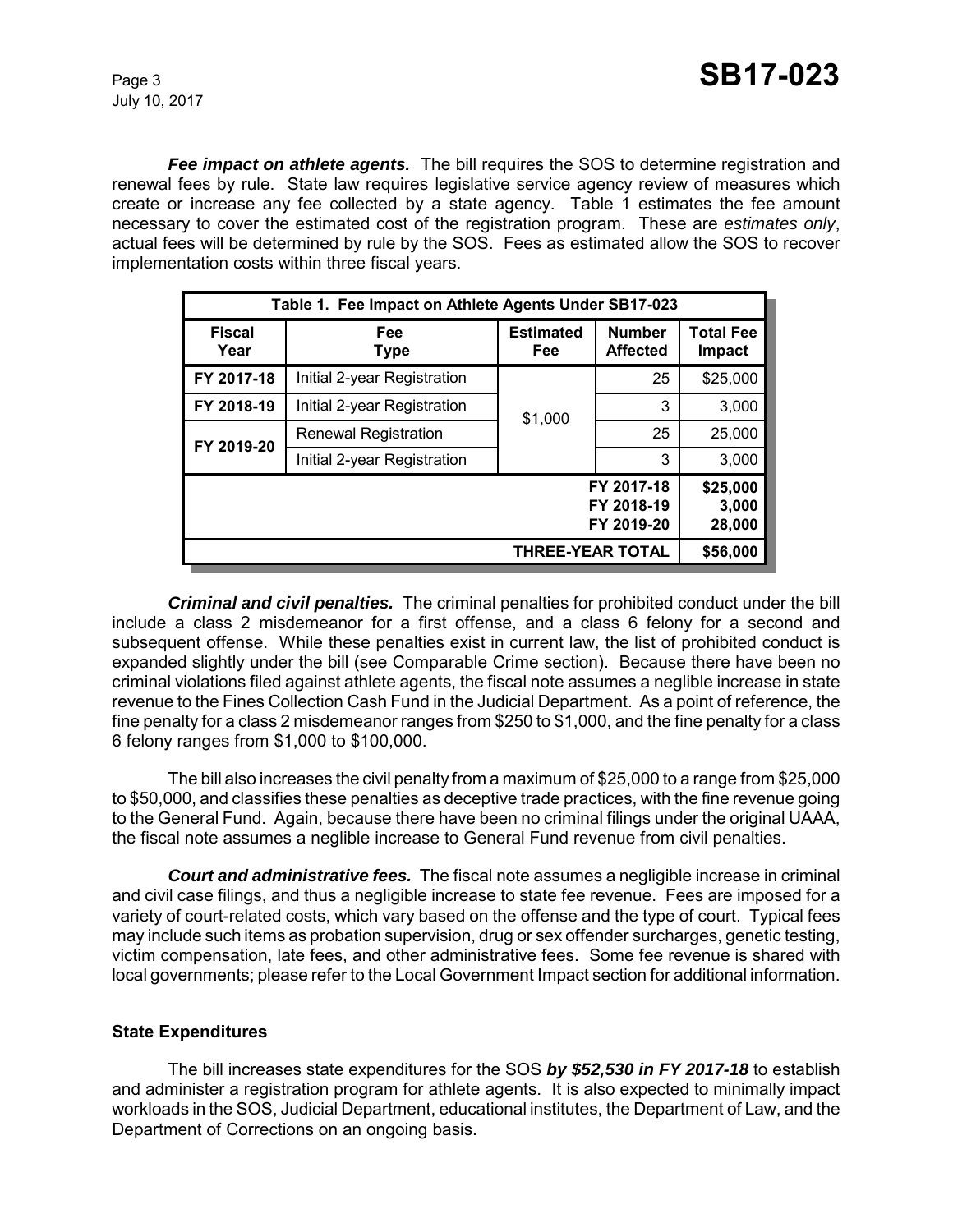*Secretary of State.* The SOS will create a basic online registration system that will allow applicants to create an account, submit registration information, and pay registration and renewal fees. The SOS will also display limited information about registered athlete agents on their website. The development cost is estimated at \$52,530 in FY 2017-18, using the \$103 per hour programming rate at 510 hours. Workload will also increase in FY 2017-18 for the SOS to implement the program, which will include creating forms, designing the filing system, and conducting rulemaking. On an ongoing basis, the SOS will respond to inquiries, process applications, work with other states, and investigate complaints. Due to the low estimated number of athlete agents, this workload can be accomplished with existing appropriations.

*Judicial Department.* The bill includes a class 2 misdemeanor for a first offense and a class 6 felony for a second or subsequent offense; however, those are existing penalties that were established by the original UAAA. There have been no criminal filings under the original UAAA. As a result, the fiscal note assumes that athlete agents will comply with the law and create no increase for the Judicial Department's criminal filings and workload.

*Educational institutions.* The bill slightly increases workload for institutions of K-12 and higher education by requiring these institutions to notify the SOS and other organizations if an athlete agent violates the law. These minimal workload impacts can be accomplished within the existing appropriations of these institutions.

*Department of Law.* The department will perform rulemaking for the SOS within that office's existing legal appropriation. Workload in the Attorney General's office may also minimally increase to the extent that deceptive trade practice complaints are filed under the bill; however, the fiscal note assumes that professionals will comply with the law. The office will review complaints under the bill within the annual body of deceptive trade practice complaints and assess which complaints to investigate.

**Department of Corrections.** To the extent that this bill increases the number of persons sentenced to the DOC, costs will increase. Should additional convictions occur, the fiscal note assumes the DOC will request additional appropriations through the annual budget process.

#### **Local Government Impact**

*County court expenditures.* The bill may increase workload for district attorneys to prosecute any new misdemeanor offenses under the bill. To the extent that this bill increases misdemeanor convictions and offenders are sentenced to jail, costs will increase. Under current law, a court may sentence an offender to jail for a class 2 misdemeanor for a period of between 3 and 12 months. Because the courts have the discretion of incarceration or imposing a fine, the precise impact at the local level cannot be determined. The cost to house an offender in county jails varies from about \$53 to \$114 per day. The fiscal note assumes that the impact of this bill on county courts will be negligible.

**Denver County Court expenditures.** The bill may result in a negligible increase in workload for the Denver County Court, managed and funded by Denver City and County. The court will try class 2 misdemeanor offenses under the bill. Because the courts have the discretion of incarceration or imposing a fine, the precise impact cannot be determined but is expected to be negligible. For a class 2 misdemeanor, the fine range is from \$250 to \$1,000, and the jail sentence range is from 3 to 12 months. The cost to house an offender in county jails varies from \$53 to \$114 per day. Probation services in the Denver County Courts may also experience a negligible increase in workload to supervise persons convicted under the bill.